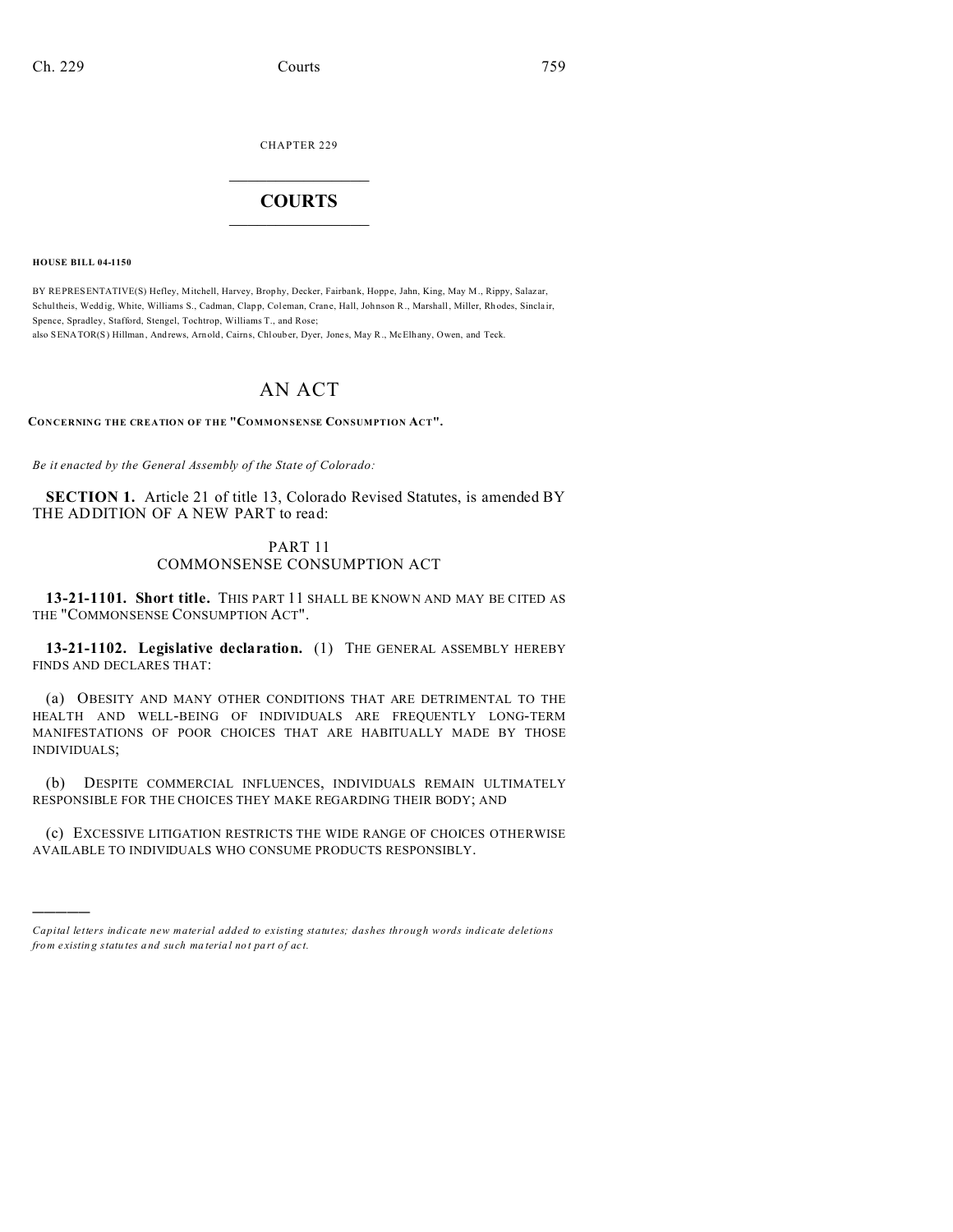**13-21-1103. Definitions.** FOR THE PURPOSES OF THIS PART 11, UNLESS THE CONTEXT OTHERWISE REQUIRES:

(1) "CLAIM" MEANS ANY CLAIM BY OR ON BEHALF OF A NATURAL PERSON AND ANY DERIVATIVE OR OTHER CLAIM ARISING THEREFROM THAT IS ASSERTED BY OR ON BEHALF OF ANY OTHER PERSON.

(2) "FOOD" MEANS ANY FOOD OR BEVERAGE, INCLUDING CHEWING GUM, INTENDED FOR HUMAN CONSUMPTION AND ARTICLES USED FOR COMPONENTS OF ANY SUCH FOOD OR BEVERAGE.

(3) "INJURY CAUSED BY OR LIKELY TO RESULT FROM LONG-TERM CONSUMPTION" MEANS AN INJURY OR CONDITION RESULTING OR LIKELY TO RESULT FROM THE CUMULATIVE EFFECT OF CONSUMPTION AND NOT FROM A SINGLE INSTANCE OF CONSUMPTION.

(4) "OTHER PERSON" MEANS ANY INDIVIDUAL, CORPORATION, COMPANY, ASSOCIATION, FIRM, PARTNERSHIP, SOCIETY, JOINT-STOCK COMPANY, OR ANY OTHER ENTITY, INCLUDING ANY GOVERNMENTAL ENTITY OR PRIVATE ATTORNEY GENERAL.

**13-21-1104. Actions against food providers that comply with applicable state and federal laws - exemptions.** (1) EXCEPT AS OTHERWISE PROVIDED IN SUBSECTION(2) OF THIS SECTION, A MANUFACTURER, PACKER,DISTRIBUTOR,CARRIER, HOLDER, OR SELLER OF A FOOD, OR AN ASSOCIATION OF ONE OR MORE SUCH ENTITIES, SHALL NOT BE SUBJECT TO CIVIL LIABILITY FOR ANY CLAIM ARISING FROM WEIGHT GAIN, OBESITY, A HEALTH CONDITION ASSOCIATED WITH WEIGHT GAIN OR OBESITY, OR OTHER INJURY CAUSED BY OR LIKELY TO RESULT FROM THE LONG-TERM CONSUMPTION OF THE FOOD.

(2) THE PROVISIONS OF SUBSECTION (1) OF THIS SECTION SHALL NOT PRECLUDE CIVIL LIABILITY OF A MANUFACTURER, PACKER, DISTRIBUTER, CARRIER, HOLDER, OR SELLER OF A FOOD, IN CASES IN WHICH A CLAIM OF INJURY NOT RELATED TO WEIGHT GAIN, OBESITY, OR A HEALTH CONDITION ASSOCIATED WITH WEIGHT GAIN OR OBESITY IS BASED ON A MATERIAL VIOLATION OF A COMPOSITION, BRANDING, OR LABELING STANDARD PRESCRIBED BY STATE OR FEDERAL LAW AND THE CLAIMED INJURY WAS ACTUAL AND PROXIMATELY CAUSED BY SUCH VIOLATION.

**13-21-1105. Pleading requirements.** (1) IN ANY ACTION PERMITTED UNDER SECTION 13-21-1104 (2), THE PLAINTIFF SHALL STATE THE FOLLOWING WITH PARTICULARITY IN THE COMPLAINT:

(a) THE STATUTE, REGULATION, OR OTHER PROVISION OF STATE OR FEDERAL LAW THAT WAS ALLEGEDLY VIOLATED;

(b) THE FACTS THAT ARE ALLEGED TO CONSTITUTE A MATERIAL VIOLATION OF SUCH LAW; AND

(c) THE FACTS THAT ARE ALLEGED TO DEMONSTRATE THAT THE MATERIAL VIOLATION PROXIMATELY CAUSED ACTUAL INJURY TO THE PLAINTIFF.

(2) IN ADDITION TO THE REQUIREMENTS SET FORTH IN SUBSECTION (1) OF THIS